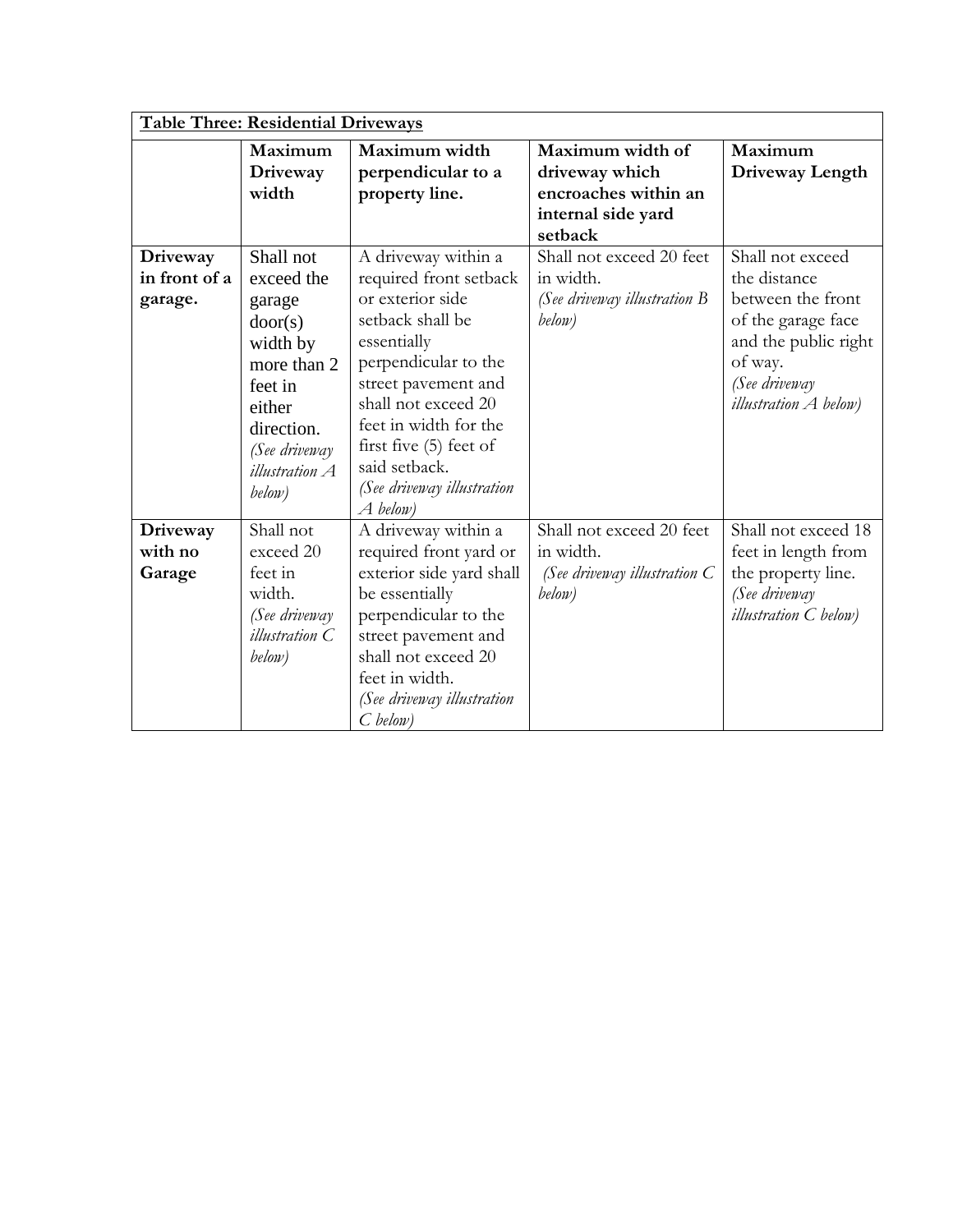Driveway Illustration A: Driveway in front of a garage and does not encroach upon an interior side setback



Driveway Illustrations B: Driveway in front of a garage and encroaches on a interior side setback